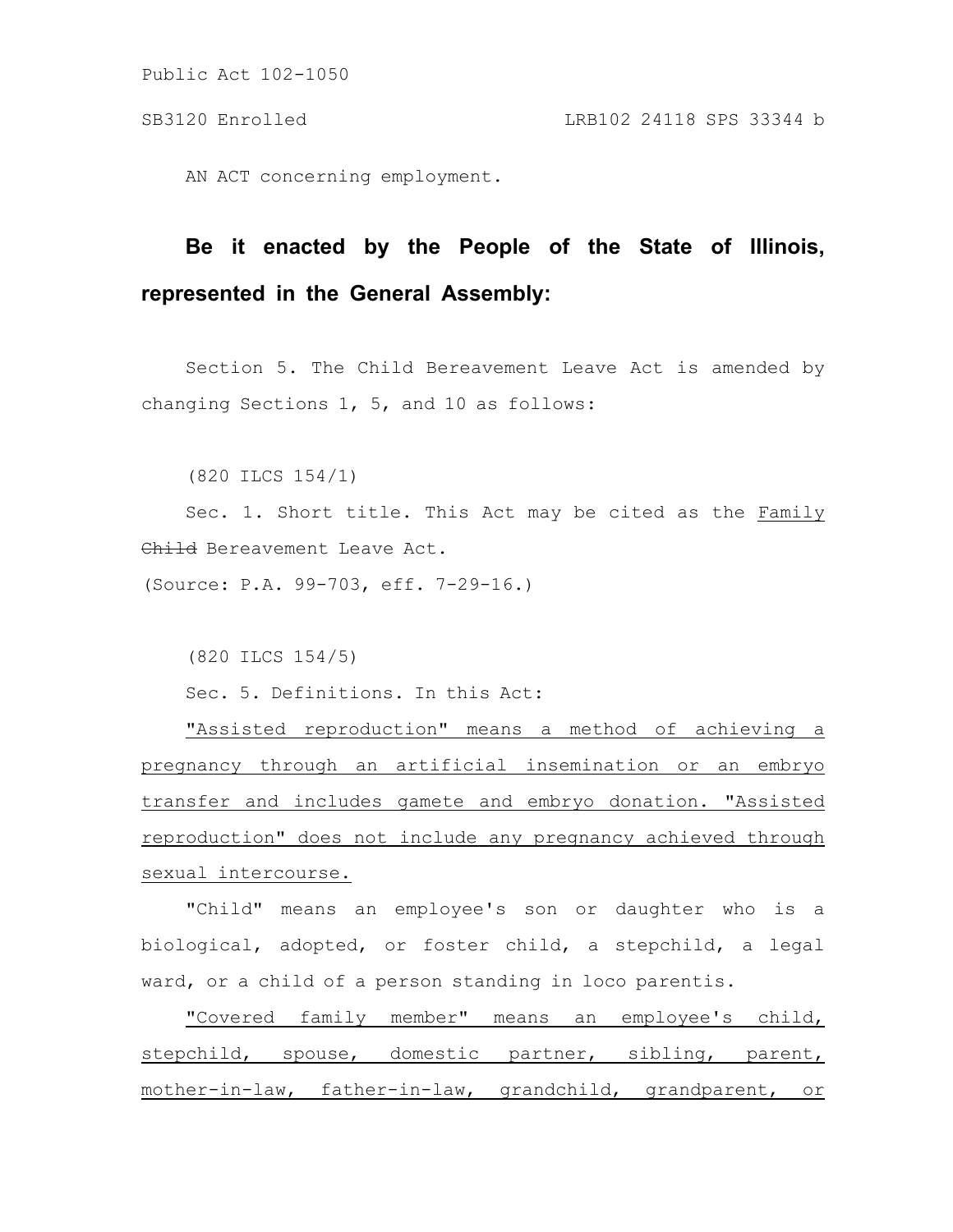Public Act 102-1050

stepparent.

"Department" means the Department of Labor.

"Domestic partner", used with respect to an unmarried employee, includes:

(1) the person recognized as the domestic partner of the employee under any domestic partnership or civil union law of a state or political subdivision of a state; or

(2) an unmarried adult person who is in a committed, personal relationship with the employee, who is not a domestic partner as described in paragraph (1) to or in such a relationship with any other person, and who is designated to the employee's employer by such employee as that employee's domestic partner.

"Department" means the Department of Labor.

"Employee" means eligible employee, as defined by Section 101(2) of the federal Family and Medical Leave Act of 1993 (29 U.S.C. 2601 et seq.).

"Employer" means employer, as defined by Section 101(4) of the federal Family and Medical Leave Act of 1993 (29 U.S.C. 2601 et seq.).

(Source: P.A. 99-703, eff. 7-29-16.)

(820 ILCS 154/10)

Sec. 10. Bereavement Leave.

(a) All employees shall be entitled to use a maximum of 2 weeks (10 work days) of unpaid bereavement leave to: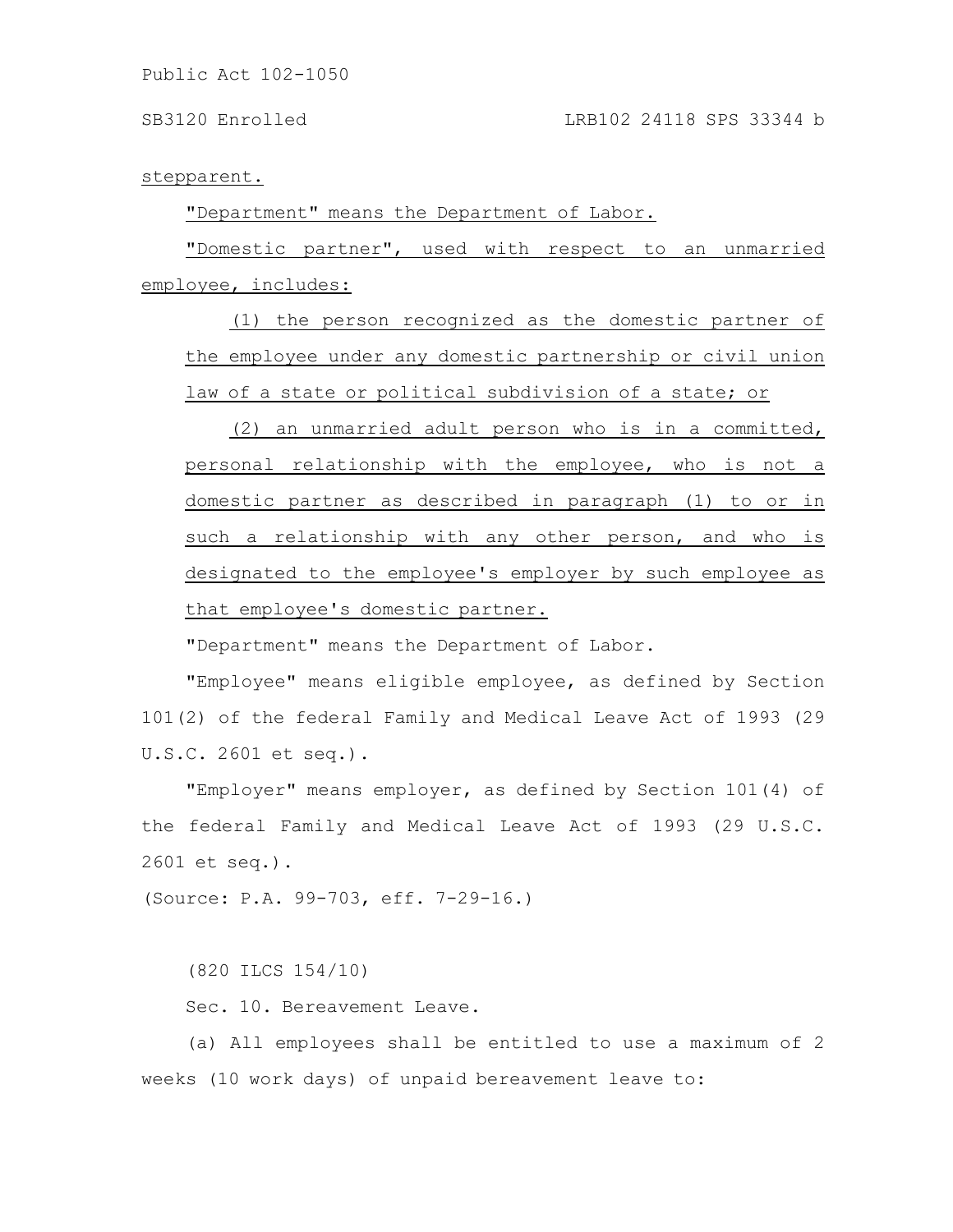(1) attend the funeral or alternative to a funeral of a covered family member child;

(2) make arrangements necessitated by the death of the covered family member; child; or

(3) grieve the death of the covered family member; or child.

(4) be absent from work due to (i) a miscarriage; (ii) an unsuccessful round of intrauterine insemination or of an assisted reproductive technology procedure; (iii) a failed adoption match or an adoption that is not finalized because it is contested by another party; (iv) a failed surrogacy agreement; (v) a diagnosis that negatively impacts pregnancy or fertility; or (vi) a stillbirth.

(b) Bereavement leave under subsection (a) of this Section must be completed within 60 days after the date on which the employee receives notice of the death of the covered family member or the date on which an event listed under paragraph (4) of subsection (a) occurs child.

(c) An employee shall provide the employer with at least 48 hours' advance notice of the employee's intention to take bereavement leave, unless providing such notice is not reasonable and practicable.

(d) An employer may, but is not required to, require reasonable documentation. Documentation may include a death certificate, a published obituary, or written verification of death, burial, or memorial services from a mortuary, funeral